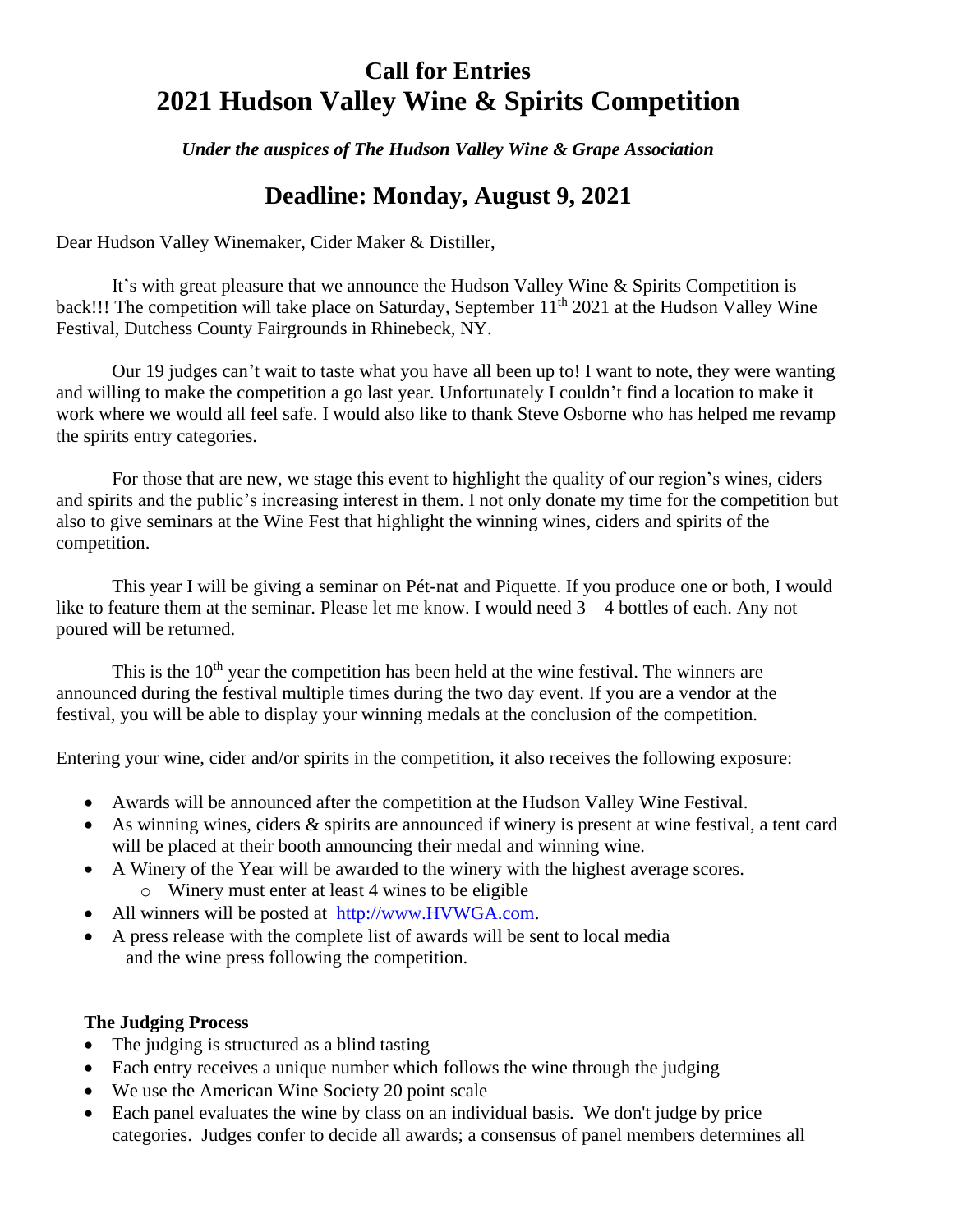medals. Each panel makes the final decision for its wines; results are never altered after the judges make their final decision.

- Judges award all medals through a process of deliberation, discussion, and voting. Agreement is reached through discussion.
- All judges evaluate wines deemed worthy of judging for sweepstakes awards.
- Our goal is not to award an unending string of medals, which could make the results of the competition suspect. We offer the expertise of qualified judges in a controlled setting that benefits the Hudson Valley wine industry.

## **Awards to be Presented:**

- Winery of the Year this award is giving to the winery with the highest average score. Winery must enter 4 or more wines to be considered for this award
- Best in Show Highest ranking wines get judged by all judges and voted on. The wine with the most votes wins
- Best overall Hudson Valley Wine The best wine made with 100% Hudson Valley fruit.
- Best Sparkling Wine The best sparkling wine
- Best White Wine The best white wine
- Best Red Wine The best red wine
- Best Cider Best Cider produced in the Hudson Valley
- Best Spirit The best spirit
- Double Gold Medal Awarded to a wine that has won a Gold medal with unanimous vote by the entire panel.
- Gold Medal Awarded to a wine exhibiting perfect varietal character, balance, and structure, and containing exceptional qualities.
- Silver Medal Awarded to a wine showing beautiful balance and excellence; a wine extremely well made.
- Bronze Medal Awarded to a wine that has character and achieves significantly more than an average wine; a tribute to wine making skill.

## **Please note that the deadline for entry forms and fees is Monday, August 9, 2021.**

Please follow the directions below on how to enter. **Paperwork sent to me along with the entry fee. Wines sent to Whitecliff.**

We are proud to continue this event for Hudson Valley wineries, cideries and distilleries and look forward to seeing you and your wines, cider and spirits there.

Debbie Gioquindo, CSW, WLS Competition Committee Chair